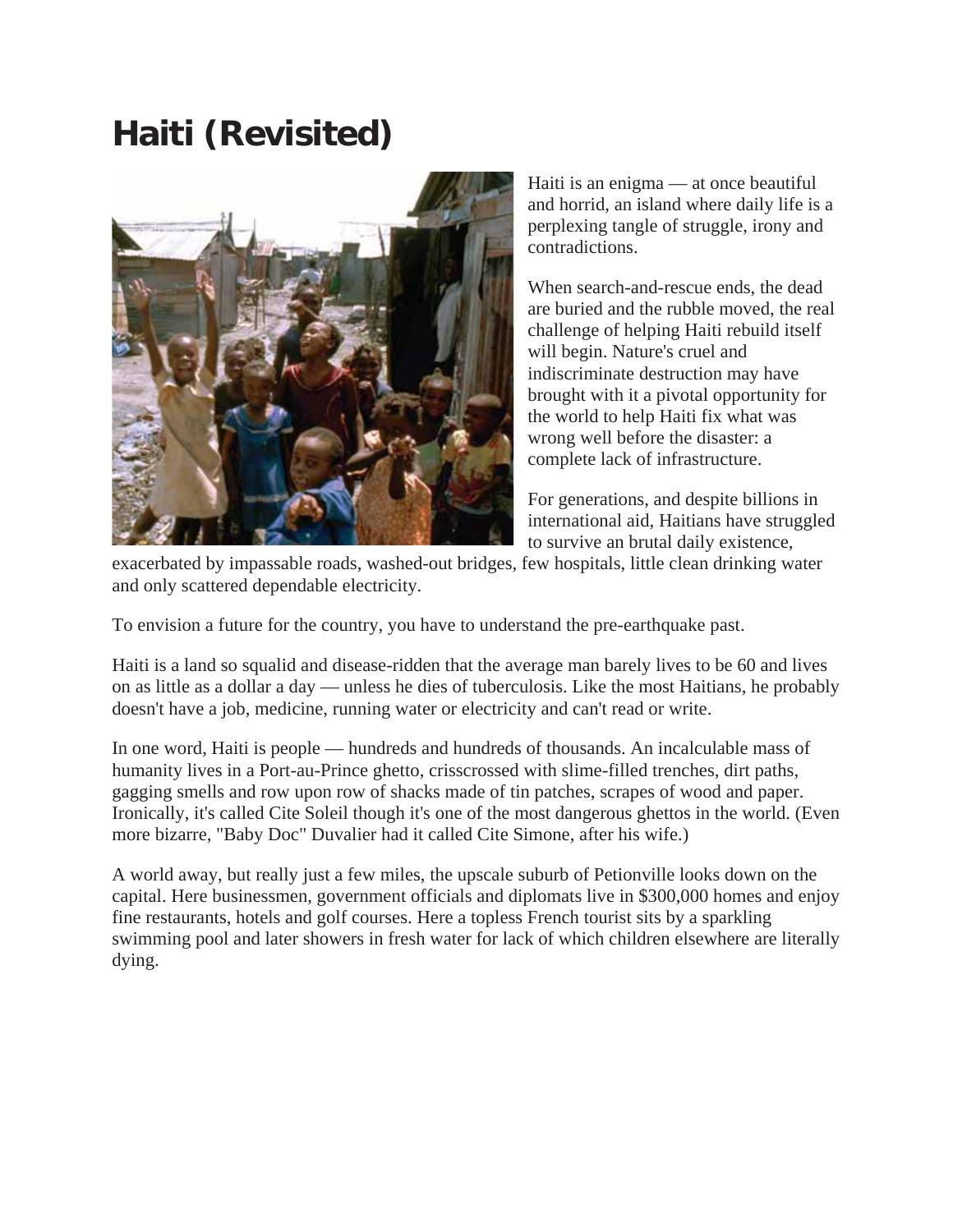Not far away, gossiping, laughing young women beat clothes on river rocks, doing laundry as they have for centuries — in a rural stream in one of the country's few patches of forest. (Most of the country is deforested, barren rock, the trees having been cut down to feed cooking fires.)

 Haiti is a land of children — they make up 40 percent of the population. Like anywhere, they giggle and clown, they pester and charm, in the decrepit slums they call home. And they are the lucky ones. In a country where dengue, malaria and diphtheria — diseases mostly unknown in the U.S. — are endemic, about one in 20 Haitian infants die at birth, one in five children is severely malnourished and most have intestinal parasites.

From the beginning, turmoil and bloodshed found a home in Haiti. And it all began when white Europeans claimed an island nobody had lost, populated it with kidnapped black Africans, gave them Christianity, then fought to keep their island and slaves from a changing cast of other white Europeans

The indigenous Taino and Arawak people were eradicated in late 1400s by Europeans diseases and Spanish swords. What followed was a 500-year political legacy of murder,



treachery, persecution and terror. In the early 1800s, a slave revolt against French colonialists spawned the Republic of Haiti — the Western Hemisphere's first independent black nation. Unfortunately, over the next two centuries, self-serving politics and wretched social conditions put the island nation on a spiral into hell, as the country was victimized by foreign occupations, brutal father-and-son dictators, military coups, extreme government corruption and growing gang violence.

## Now there's the earthquake.

 Haiti is at once depressing, enchanting, angering and harmonious. Amid the endless flood of humanity, the depths of poverty and political corruption, the country possesses an inherent beauty. Outside the urban chaos, you'll find a people of dignity, quiet resolve and spirit; a diverse culture of strong beliefs; and a society of vibrant, effusive color. Early 20th century Haitian art, coveted by public and private collectors, is both stunning and distinctive.

 It is a land with a deep and steadfast spirituality built on an intertwining of missionary imports and the vestiges of African heritage. On a crowded hilly road, women in pristine whites and gentle pastels walk in the sweltering heat with men in dark coats and ties, to attend Mass. They're